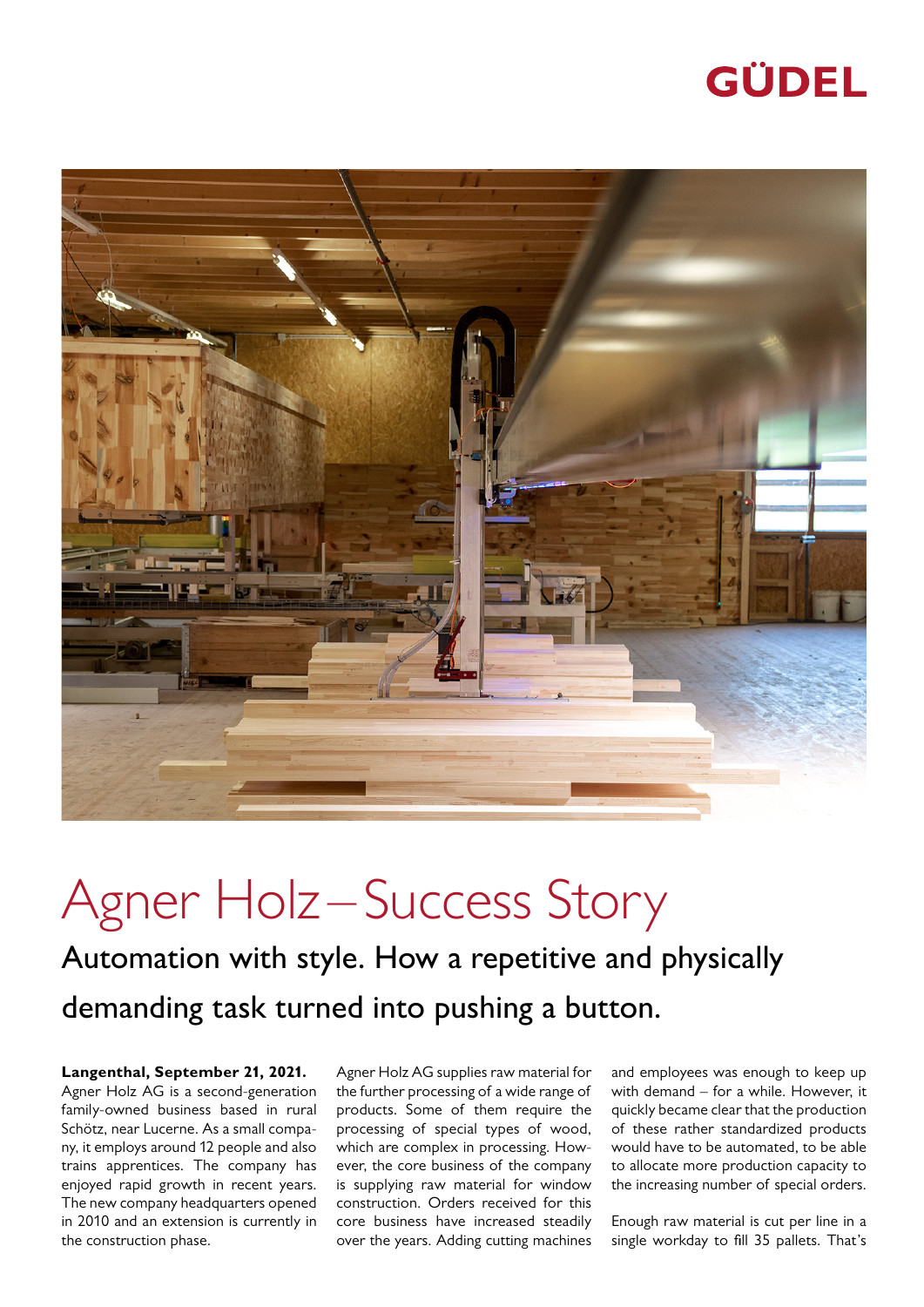

about 15 tons of material that three employees have to manually remove from the cutting machine, inspect, and then load onto the correct pallet. This is a very physical and repetitive job.

**"After years of searching for an automated solution, visiting numerous trade fairs, and contacting with various machine manufacturers throughout Europe, we are extremely pleased to have found the solution less than 20km away, from a Swiss manufacturer."** 

– Bernhard Agner (Managing Director of Agner Holz AG)

The new automation, based around the Güdel ZP gantry, enables the machine to be operated fully automatically. The cut raw material is pushed from the cutting machine onto a slowly moving cross conveyor. An employee performs quality control while the raw material is on this conveyor. Once the raw material has passed inspection, it is then automatically picked up by the Güdel ZP gantry and stacked on the different pallets in the optimum order.

To prevent a stack from becoming unstable as it grows taller, the individual pieces are rotated slightly in the C axis so that the bars interlock with each other. The gantry automatically places an intermediate plate on the pallet when the stack reaches a certain height, optimizing stability further. LED strips attached to the

Güdel gantry visually display the status of the loading process for each pallet. Now, the entire process – from removal from the cutting machine to the fully loaded pallet – only requires the attention of a single employee and is much less physically demanding. This way, the worker can do high-quality work for a longer period of time. In addition, the two workers who were needed previously for loading can now concentrate on additional tasks.

The control unit for the system was developed by Manuel Agner himself. The backend system used for order entry and processing is linked directly to the machine. This backend system was also developed in-house, by Manuel's brother, Stefan Agner.

However, a solid amount of creativity and flexibility was needed from everyone involved so that the automation could be set up in the desired shop space in the first place. Güdel ZP gantries are usually anchored to the floor. However, the shop floor here does not provide the desired rigidity to ensure proper functioning. To solve this problem, Agner Holz and Güdel worked together with a timber engineer to design a solution that had never before been implemented with a Güdel automation system. Instead of being attached to the floor, the gantry was attached to an existing solid wooden beam. This solution is a striking example of the cooperation between Agner Holz

and Güdel and of what a little creativity can do.

**"Thanks to the straightforward communication with Güdel, an ideal solution was found for us in next to no time."** - Manuel Agner (automation project manager at Agner Holz AG)

The automation is being put to successful use today. This makes it possible to use the machines more efficiently and to increase the capacity of the production facility. It has also become apparent that this automation has a high level of process reliability, a finding that naturally pleased both the customer and the supplier.